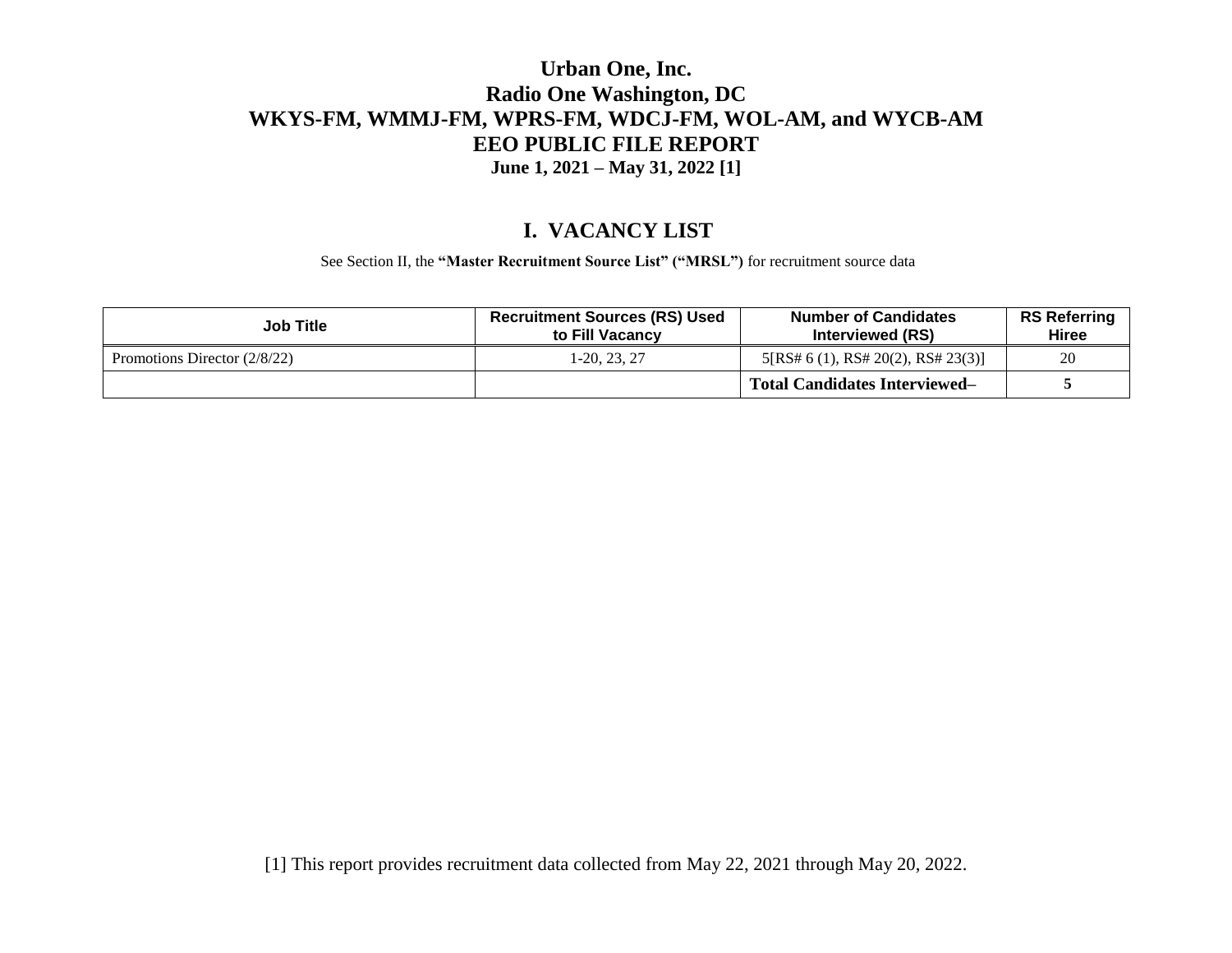# **II. MASTER RECRUITMENT SOURCE LIST (MRSL)**

| <b>RS</b><br><b>Number</b> | <b>RS Information</b>                              | <b>Source Entitled</b><br>to Vacancy<br><b>Notification?</b><br>(Yes/No) | No. of Interviewees<br><b>Referred by RS</b><br>over<br>12-month period |
|----------------------------|----------------------------------------------------|--------------------------------------------------------------------------|-------------------------------------------------------------------------|
| $\mathbf{1}$               | Asian American Journalists Association             |                                                                          |                                                                         |
|                            | 1182 Market Street, Ste. 320                       |                                                                          |                                                                         |
|                            | San Francisco, CA 94102                            |                                                                          |                                                                         |
|                            | National@aaja.org                                  | Y                                                                        | $\boldsymbol{0}$                                                        |
| $\overline{2}$             | The Association for Women in Communications, Inc.  |                                                                          |                                                                         |
|                            | 780 Ritchie Highway, Ste. 28-S                     |                                                                          |                                                                         |
|                            | Severna Park, MD 21146                             |                                                                          |                                                                         |
|                            | info@womcom.org                                    | $\mathbf Y$                                                              | $\boldsymbol{0}$                                                        |
| $\overline{3}$             | California Chicano News Media Association          |                                                                          |                                                                         |
|                            | 3800 S. Figueroa Street                            |                                                                          |                                                                         |
|                            | Los Angeles, CA 90037<br>ccnmainfo@ccnma.org       | Y                                                                        | $\boldsymbol{0}$                                                        |
| $\overline{4}$             | National Association of Black College Broadcasters |                                                                          |                                                                         |
|                            | P.O. Box 3191                                      |                                                                          |                                                                         |
|                            | Atlanta, Georgia                                   |                                                                          |                                                                         |
|                            | Phone: (404) 523-6136                              |                                                                          |                                                                         |
|                            | Fax: (404) 523-5467                                |                                                                          |                                                                         |
|                            | bcrmail@aol.com                                    | Y                                                                        | $\Omega$                                                                |
| 5                          | National Association of Black Owned Broadcasters   |                                                                          |                                                                         |
|                            | 1201 Connecticut Avenue N.W., Suite 200            |                                                                          |                                                                         |
|                            | Washington, D.C. 20036                             |                                                                          |                                                                         |
|                            | Fax: (202) 429-0657                                |                                                                          |                                                                         |
|                            | nabobinfo@nabob.org                                | $\mathbf Y$                                                              | $\Omega$                                                                |
| 6                          | National Association of Black Journalists          |                                                                          |                                                                         |
|                            | 1100 Knight Hall, Suite 3100                       |                                                                          |                                                                         |
|                            | College Park, Maryland 20742                       |                                                                          |                                                                         |
|                            | Fax: 301-445-7101                                  |                                                                          |                                                                         |
|                            | sberry@nabj.org                                    | N                                                                        | 1                                                                       |
| $\overline{7}$             | National Black Media Coalition                     |                                                                          |                                                                         |
|                            | 1738 Elton Road, Suite 314                         |                                                                          |                                                                         |
|                            | Silver Spring, MD 20903                            |                                                                          |                                                                         |
|                            | support@mpnmail.com                                | Y                                                                        | $\boldsymbol{0}$                                                        |

[1] This report provides recruitment data collected from May 22, 2021 through May 20, 2022.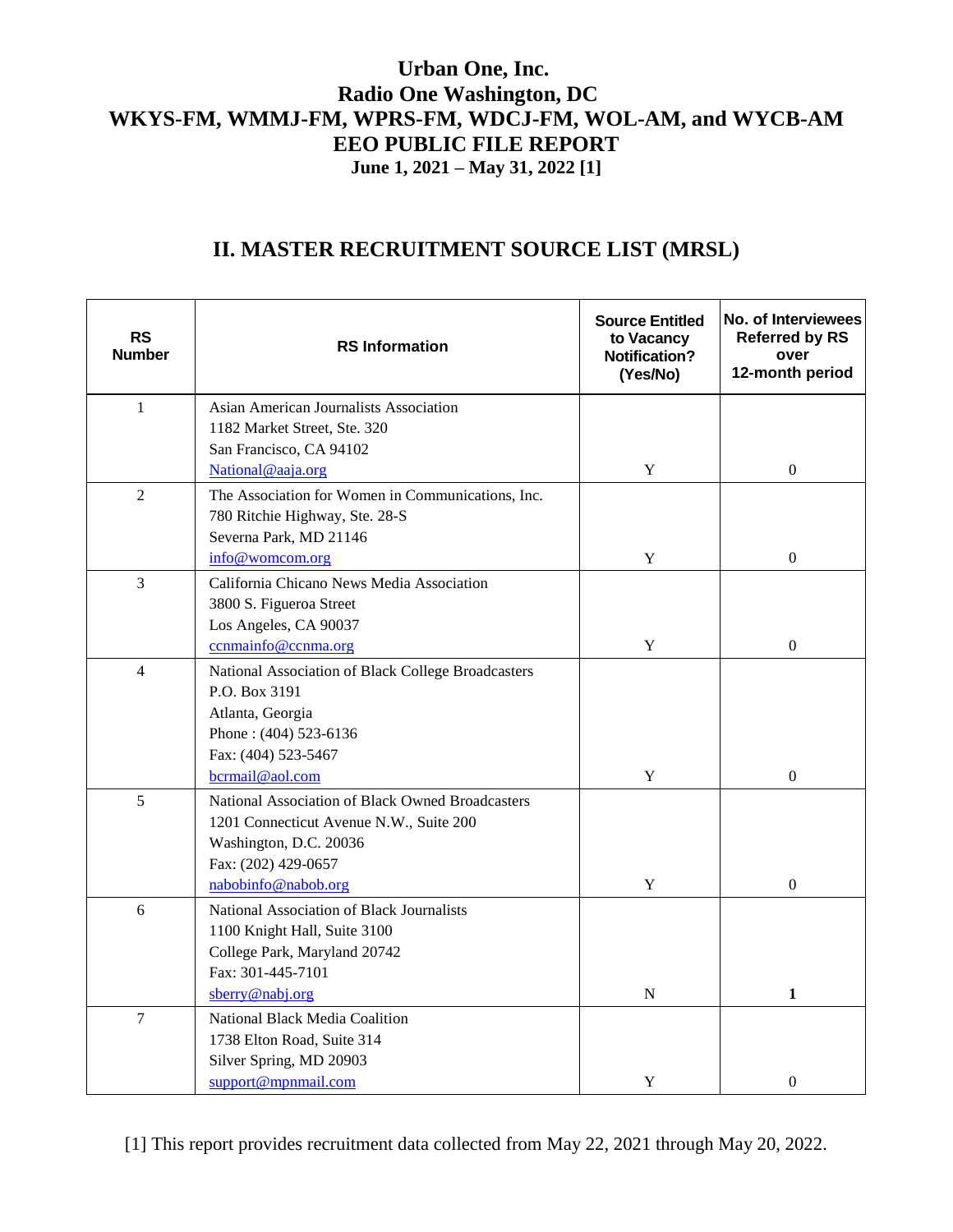| <b>RS</b><br><b>Number</b> | <b>RS</b> Information                                      | <b>Source Entitled</b><br>to Vacancy<br><b>Notification?</b><br>(Yes/No) | No. of Interviewees<br><b>Referred by RS</b><br>over<br>12-month period |
|----------------------------|------------------------------------------------------------|--------------------------------------------------------------------------|-------------------------------------------------------------------------|
| $\,8\,$                    | National Lesbian and Gay Journalists Association           |                                                                          |                                                                         |
|                            | 1420 K Street, NW, Ste.910                                 |                                                                          |                                                                         |
|                            | Washington, DC 20005                                       |                                                                          |                                                                         |
|                            | info@nlgja.org                                             | Y                                                                        | $\boldsymbol{0}$                                                        |
| 9                          | Native American Public Telecommunications                  |                                                                          |                                                                         |
|                            | P.O. Box 83111                                             |                                                                          |                                                                         |
|                            | Lincoln, NE 68501                                          |                                                                          | $\mathbf{0}$                                                            |
|                            | native@unl.edu                                             | $\mathbf N$                                                              |                                                                         |
| 10                         | Andrews Air Force Base Airman & Family Readiness<br>Center |                                                                          |                                                                         |
|                            | mfscjobs@gmail.com                                         | Y                                                                        | $\boldsymbol{0}$                                                        |
| 11                         | Jubilee Jobs, Inc.                                         |                                                                          |                                                                         |
|                            | Fax: 202.667.8833                                          |                                                                          |                                                                         |
|                            | jconerly@jubileejobs.org                                   | Y                                                                        | $\boldsymbol{0}$                                                        |
| 12                         | Urban League of Philadelphia                               |                                                                          |                                                                         |
|                            | Fax: 215.468.8078                                          |                                                                          |                                                                         |
|                            | robinbailey@ucsep.org                                      | $\mathbf Y$                                                              | $\mathbf{0}$                                                            |
| 13                         | Indianapolis Urban League, Inc.                            |                                                                          |                                                                         |
|                            | Fax: 317.693.7613                                          |                                                                          |                                                                         |
|                            | ksimmons@indplsul.org                                      | Y                                                                        | $\boldsymbol{0}$                                                        |
| 14                         | Shares, Inc. - Brandywine Industries                       |                                                                          |                                                                         |
|                            | Fax: 317.462.1535                                          |                                                                          |                                                                         |
|                            | clee@sharesinc.org                                         | $\mathbf Y$                                                              | $\boldsymbol{0}$                                                        |
| 15                         | The American Legion Department of NC                       |                                                                          |                                                                         |
|                            | Fax: 919.832.6428                                          |                                                                          |                                                                         |
|                            | nclegion@nc.rr.com                                         | Y                                                                        | $\boldsymbol{0}$                                                        |
| 16                         | Columbus Urban League                                      |                                                                          |                                                                         |
|                            | Fax: 614.257.6316                                          |                                                                          |                                                                         |
|                            | dowens@cul.org                                             | Y                                                                        | $\boldsymbol{0}$                                                        |
| 17                         | Mayor's Office for People with Disabilities                |                                                                          |                                                                         |
|                            | cornelius.booker@wrksolutions.com                          | Y                                                                        | $\boldsymbol{0}$                                                        |
| $18\,$                     | Southern Methodist University                              |                                                                          |                                                                         |
|                            | hegicalendar@smu.edu                                       | $\mathbf Y$                                                              | $\boldsymbol{0}$                                                        |
| 19                         | Women's Center of Tarrant County Inc.                      |                                                                          |                                                                         |
|                            | Fax: 817.927.0694                                          |                                                                          |                                                                         |
|                            | cfannin@womenscentertc.org                                 | Y                                                                        | $\boldsymbol{0}$                                                        |
| 20                         | Corporate Website - www.urban1.com                         | ${\bf N}$                                                                | $\overline{2}$                                                          |

[1] This report provides recruitment data collected from May 22, 2021 through May 20, 2022.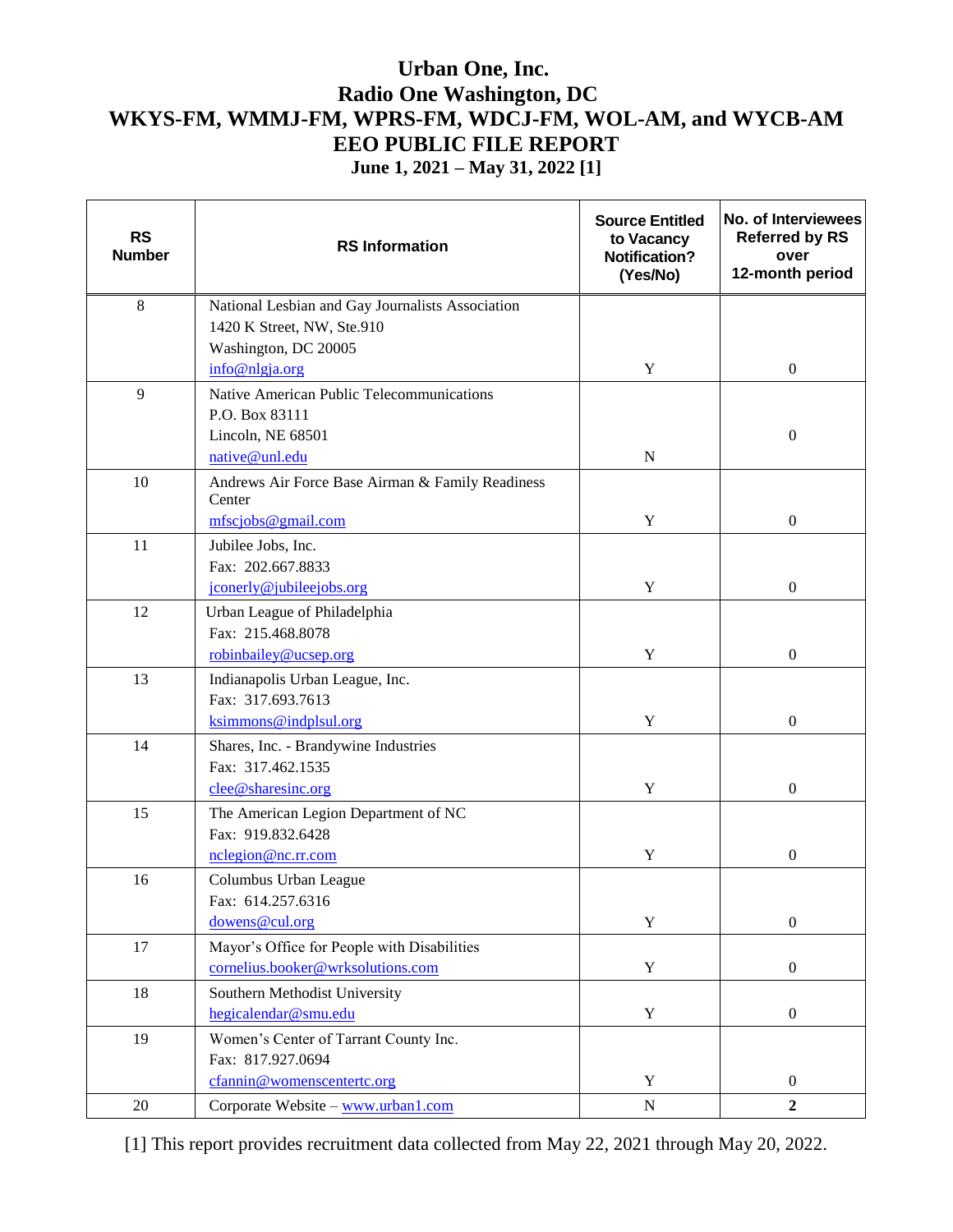| <b>RS</b><br><b>Number</b>                     | <b>RS</b> Information                                                                                                                                                                                                     | <b>Source Entitled</b><br>to Vacancy<br>Notification?<br>(Yes/No) | No. of Interviewees<br><b>Referred by RS</b><br>over<br>12-month period |
|------------------------------------------------|---------------------------------------------------------------------------------------------------------------------------------------------------------------------------------------------------------------------------|-------------------------------------------------------------------|-------------------------------------------------------------------------|
| 21                                             | Word-of-Mouth (which includes referrals from vendors,<br>clients, former work associates and casual acquaintances)                                                                                                        | N                                                                 | $\Omega$                                                                |
| 22                                             | Internal Promotion/Internal Candidate                                                                                                                                                                                     | N                                                                 | $\theta$                                                                |
| 23                                             | Internal Referral/ / Employee Referral                                                                                                                                                                                    | N                                                                 | 3                                                                       |
| 24                                             | <b>Industry Referral</b>                                                                                                                                                                                                  | N                                                                 | $\Omega$                                                                |
| 25                                             | Market Websites - http://kysdc.com/,<br>http://mymajicdc.com/, http://woldcnews.com/,<br>http://praisedc.com, and http://myspiritdc.com                                                                                   | N                                                                 | $\Omega$                                                                |
| 26                                             | Trade Publication - Inside Radio, 365 Union St. Littleton,<br>NH 03561 (800) 248-4242                                                                                                                                     | N                                                                 | $\Omega$                                                                |
| 27                                             | Internet Recruitment - - www.monster.com,<br>www.bcfm.com www.allaccess.com, www.indeed.com,<br>www.hotjobs.com, www.linkedin.com,<br>www.careerbuilder.com, www.entertainmentcareers.net/,<br>www.ihirebroadcasting.com. | N                                                                 | $\Omega$                                                                |
| 28                                             | Employment Connection -<br>www.employmentconnection.com                                                                                                                                                                   | N                                                                 | $\Omega$                                                                |
| 29                                             | <b>Ohio Center for Broadcasting</b>                                                                                                                                                                                       | N                                                                 | $\theta$                                                                |
| <b>TOTAL INTERVIEWEES OVER 12-MONTH PERIOD</b> |                                                                                                                                                                                                                           |                                                                   | 5                                                                       |